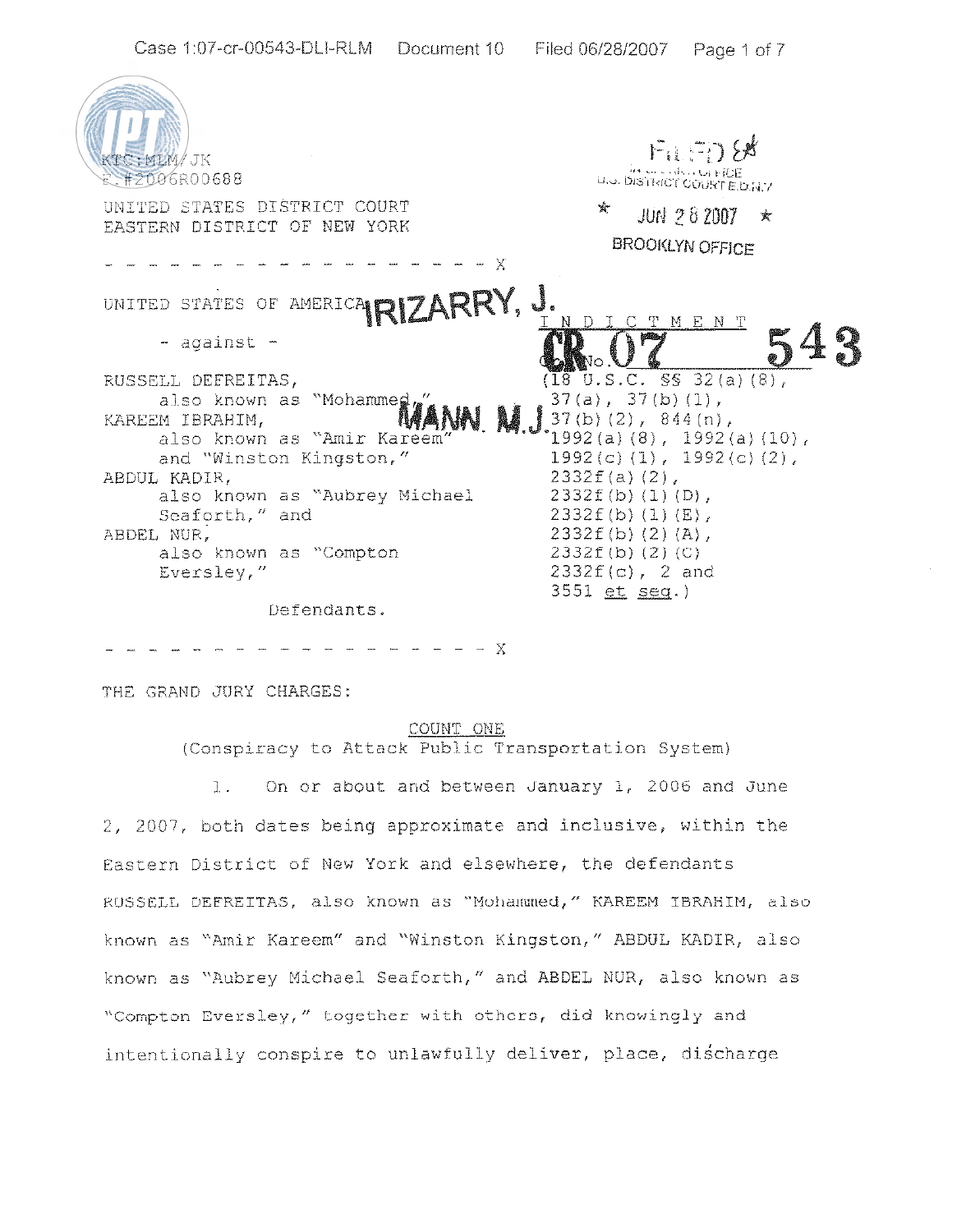and deronate an explosive and other lethal device in, into and against a public transportation system, to wit: John F. Kennedy International Airport, and an infrastructure facility, to wit: fuel tanks and pipelines at John F. Kennedy International Airport, with the intent to cause death, serious bodily injury and extensive destruction of such system and facility, where such destruction was likely to result in major economic loss, in violation of Title 18, United States Code, Section  $2332f(a)\langle 1\rangle$ .

(Title 18, United States Code, Sections 2332f (a) (2)' 2332f(b)(1)(D), 2332f(b)(1)(E), 2332f(b)(2)(A), 2332f(b)(2)(C), 2332f (c) and 3551 et seq.)

### COUNT TWO

(Conspiracy to Destroy Building by Fire or Explosive)

2. On or about and between January 1, 2006 and June 2, 2005, both dates being **apprnximate** and inclusive, within the Eastern District of New York and elsewhere, the defendants RUSSELL DEFREITAS, also known as "Mohammed," KAREEM IBRAHIM, also **known ns** "Arnir Kareem" and "Winston Kingston," AEDUL KADIR, also known as "Aubrey Michael Seaforth," and ABDEL NUR, also known as "Compton Eversley," together with others, did knowingly and intentionally conspire to maliciously damage and destroy, by means of fire and an explosive, a building and other real properry used in interstate and foreign commerce and in an activity affecting interstate and foreign commerce, to wit: buildings and property at John F. Kennedy International Airport,

2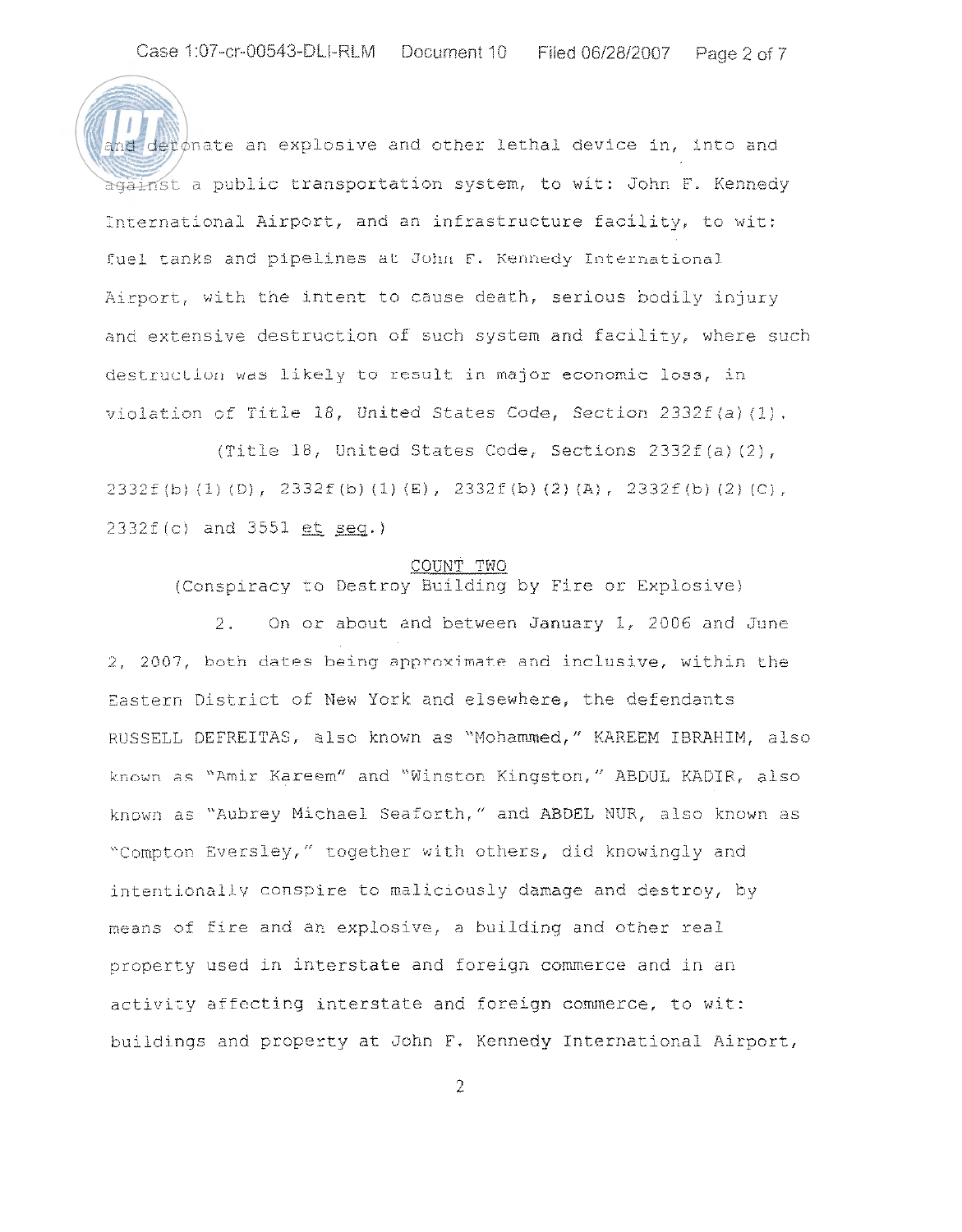

wiplation of Title 18, United States Code, Section 844(i).

(Title 18, United States Code, Sections 844(n) and 3551  $et$  seq.)

#### COUNT THREE

# (Conspiracy to Artack Aircraft and Aircraft Materials)

**'2** . On or about and bctwccn January 1, 2006 **and Junc**  2, 2007, both dates being approximate and inclusive, within the Eastern District of New York and elsewhere, the defendants RUSSELL DEFREITAS, also known as "Mohammed," KAREEM IBRAHIM, also known as "Amir Kareem" and "Winston Kingston," ABDUL KADIR, also known as "Aubrey Michael Seaforth," and ABDEL NUR, also known as "Compton Eversley," together with others, did knowingly and intentionally conspire to piace and cause to be placed a destructive device and substance in, upon and in proximity to, and otherwise make and cause to be made unworkable and unusable, an aircraft in the special aircraft jurisdiction of the United States and a civil aircraft used, operated and employed in interstate, overseas and foreign air commerce, and parts and orher materials used and intended to be used in connection with the operation of such aircraft, where sach placing and causing to be placed and such making and causing to be made were likely to endanger the safety of such aircraft, in violation of Title  $18$ ,

 $\overline{3}$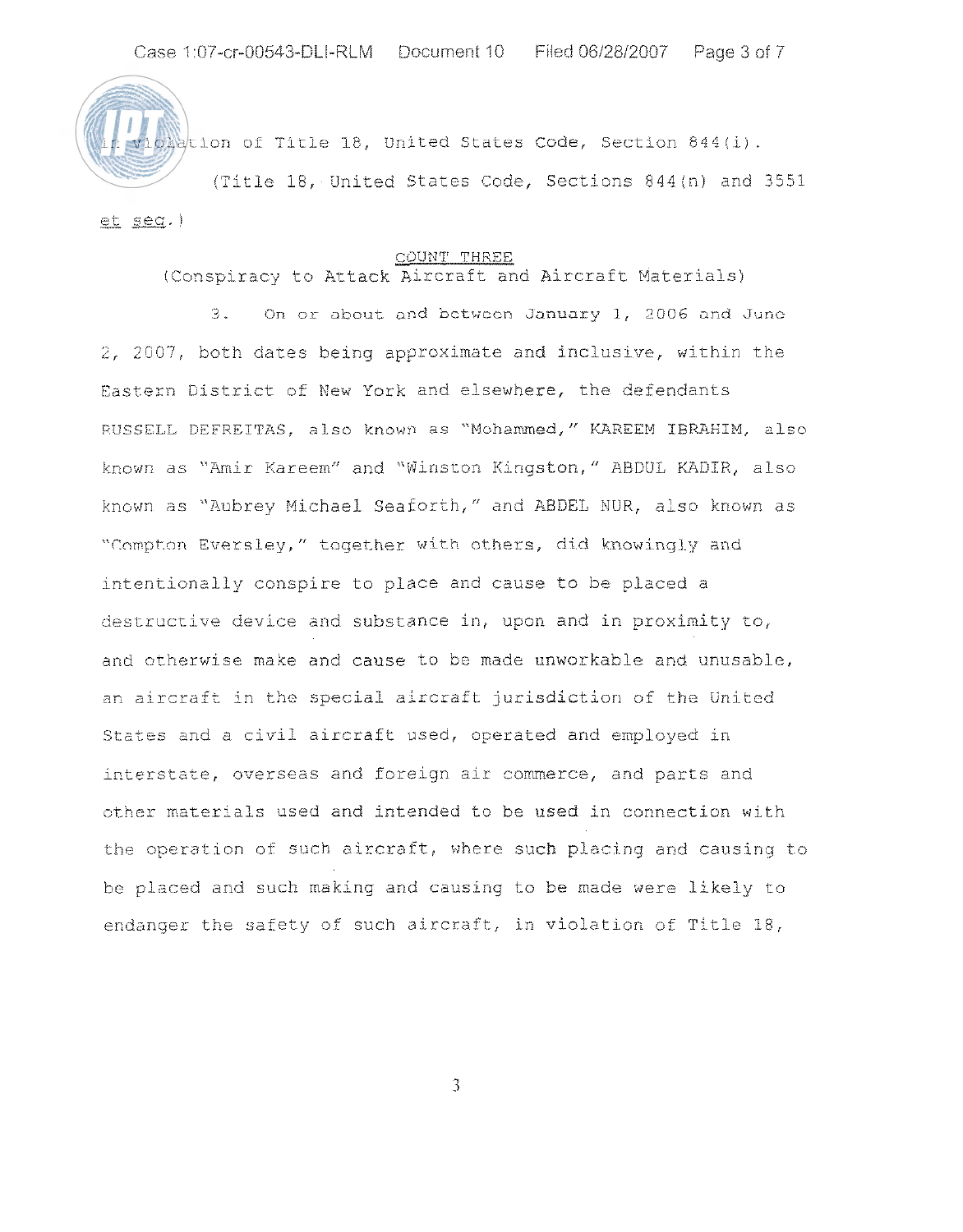ited States Code, Section 32 (a) (2).

*(Title 18, United States Code, Sections 32(a) (8) and* 3551 et seq.)

### COUNT FOUR

(Conspiracy to Destroy Inrernationai Airport Facilities)

**1.** On or about and between January 1, 2006 and June 2, 2007, both dates being approximate and inclusive, within the Eastern District of New York and elsewhere, the defendants RUSSELL DEFREITAS, also known as "Mohammed," KAREEM IBRAHIM, also known as "Amir Kareem" and "Winston Kingston," ABDUL KADIR, also known as "Aubrey Micnael Seaforth," and ABDEL NUR, also known as "Compton Eversley," together with others, did knowingly and intentionally conspire to uniawfuliy use a device, substance and weapon to destroy and seriously damage the facilities of an airport serving international civil aviation, to wit: John F. Kennedy International Airport, and disrupt the services of said airport, where such an act was likely to endanger safety at said airporc, in violation of Title 18, United States Code, Section  $37 (a) (2)$ .

(Tirle 18, United States Code, Sections 37(a), 37(b) (1), 37(b) (2) and 3551 <u>et seq</u>.)

## COUNT FIVE. (Conspiracy to Attack Mass Transportation Facility)

*3.* On or about and between January I, 2006 and June 2, 2007, both dates being approximate and inclusive, within the

4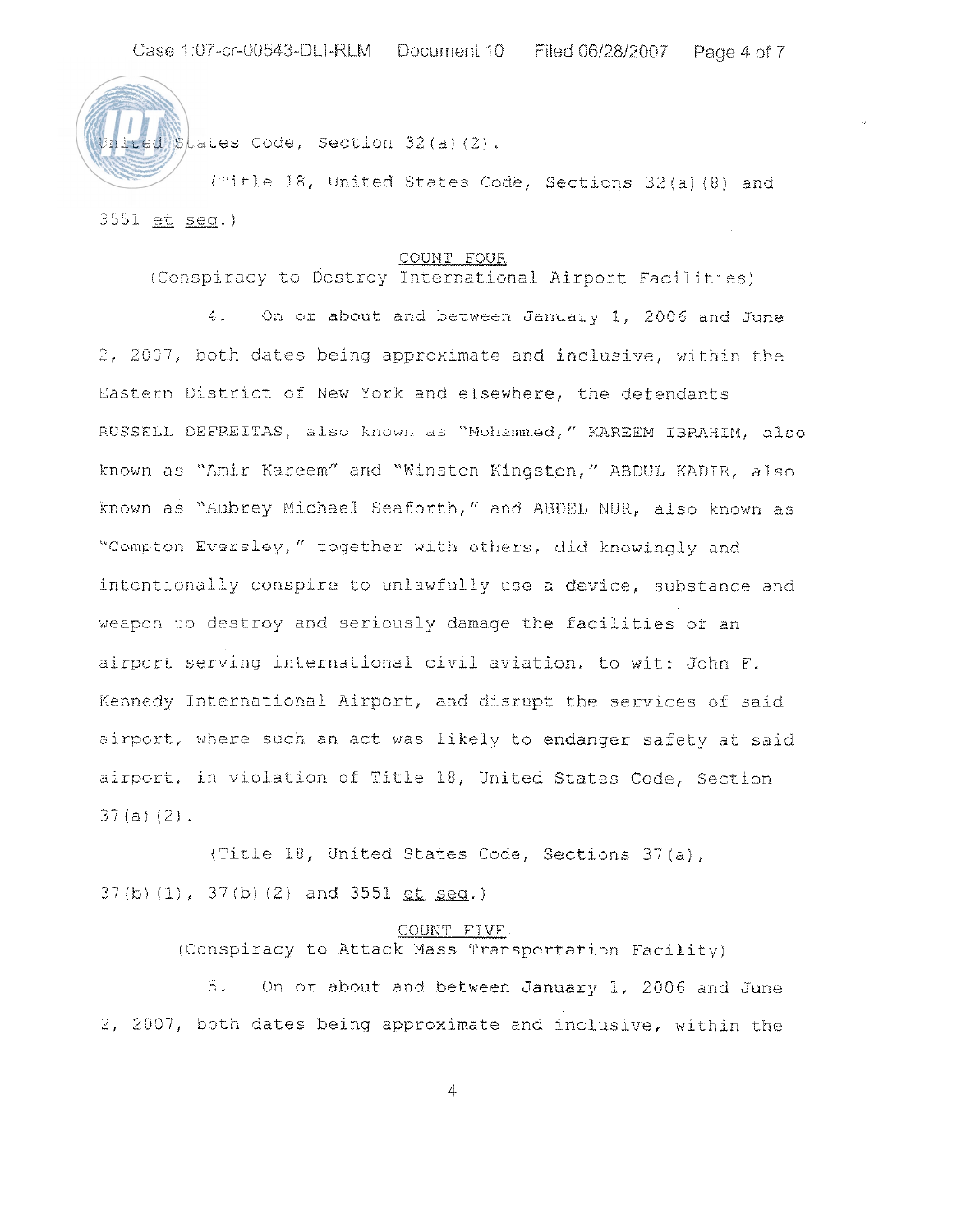$\frac{1}{\sqrt{2}}$  as  $\frac{1}{\sqrt{2}}$  and elsewhere, the defendants ?,USSELL DEFREITAS, also known as "Mohammed," KAREEM IBRAHZM, also known as "Amir Kareem" and "Winston Kingston," ABDUL KADIR, also known as "Aubrey Michael Seaforth," and ABDEL NUR, also known as "Compton Eversley," together with others, did knowingly and intentionally conspire to set fire to and place a destructive substance and device in, upon and near a terminal, structure, supply and facility used in the operation of, and in support of the operation of, a mass transportation vehicle, to wit: fuel tanks, pipclines and buildings at John F. Kennedy International Airport, without lawful authority and permission, and with intent to, and knowing and having reason to know that such activity would likely, disable and wreck a mass transportation vehicle used, operated and employed by a mass transportation provider, in violation of Title 18, United States Code, Section 1992(a) (4) (B).

(Title 18, United States Code, Sections 1992(a) (10),  $1992(c)$  (1),  $1992(c)$  (2) and 3551 et seq.)

### COUNT SIX

(Surveillance of Mass Transportation Facility)

6. On or about and between September 1, 2005 and June 2, 2007, both dates being approximate and inclusive, within the Eastern District of New York and elsewhere, the defendants RUSSELL DEFREITAS, also known as "Mohammed," and ABDUL KADIR, also known as "Aubrey Michael Seaforth," together with others, did knowingly, intentionally and without lawful authoricy and

**5**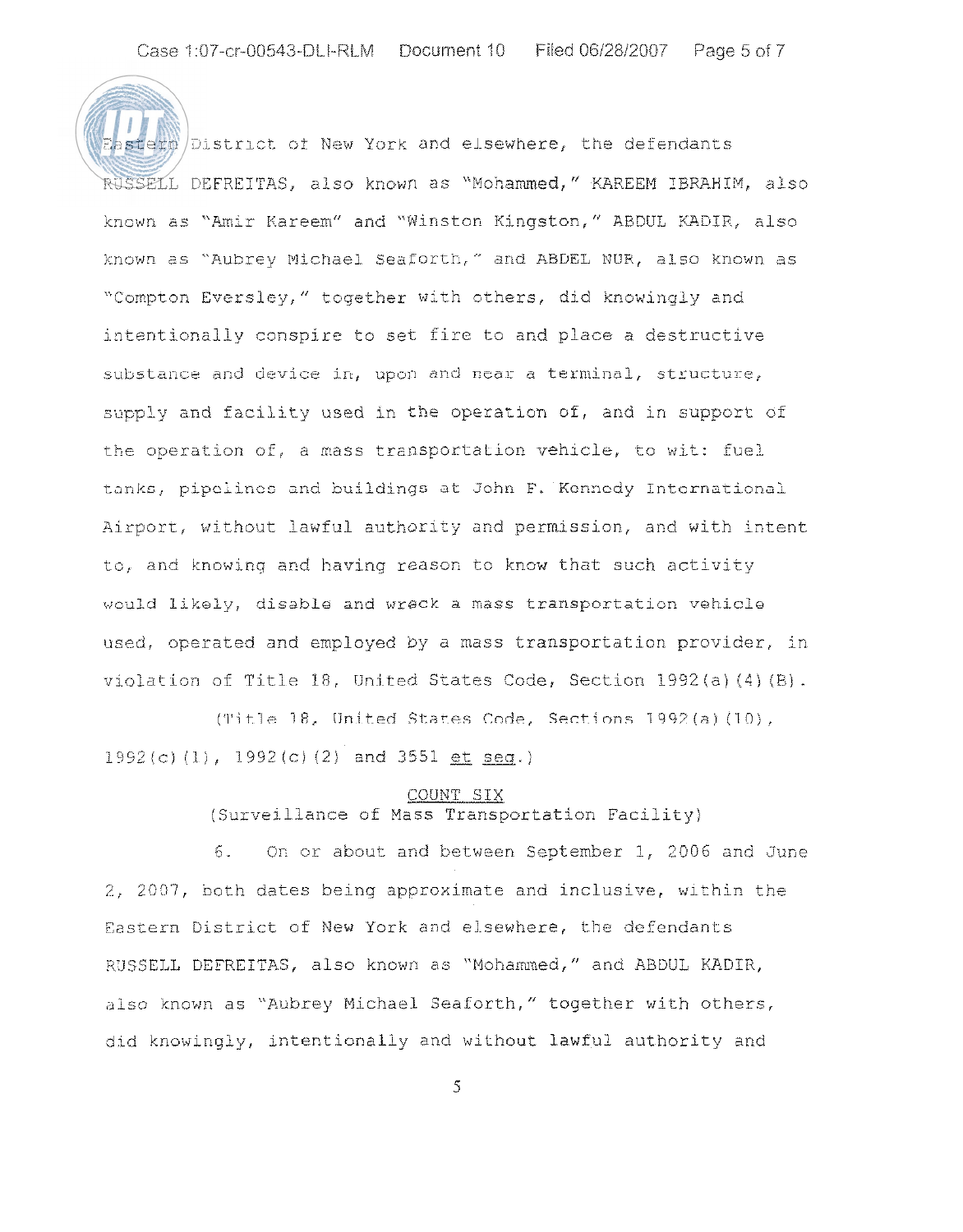$m$ ission surveil, photograph, videotape, diagram and otherwise collect information with the intent to plan and assist in planning an act described in Title 18, United States Code, Section  $1992(a)$  (4) (B), to wit: setting fire to and placing a destructive substance and device in, upon and near a terminal, structure, supply and facility used in the operation of, and in support of cha operation of, a mass transportation vehicie, to wit: fuel tanks, pipelines and buildings at John F. Kennedy International Airport, without lawful authority and permission, ,and **with intent to, and knowing and** having reason to know zhat such activity would likely, disable and wreck a mass transportation vehicle used, operated and employed by a mass transportation provider.

(Title 18, United States Code, Sections 1392(a}(Bj,  $1992(c)$  (1),  $1992(c)$  (2), 2 and 3551 et seq.)

A TRUE RILL

FOREPERSON

.-

R. MAUSKOPF UN1TED STATES ATTORNEY EASTERN DISTRICT OF MEW YORK